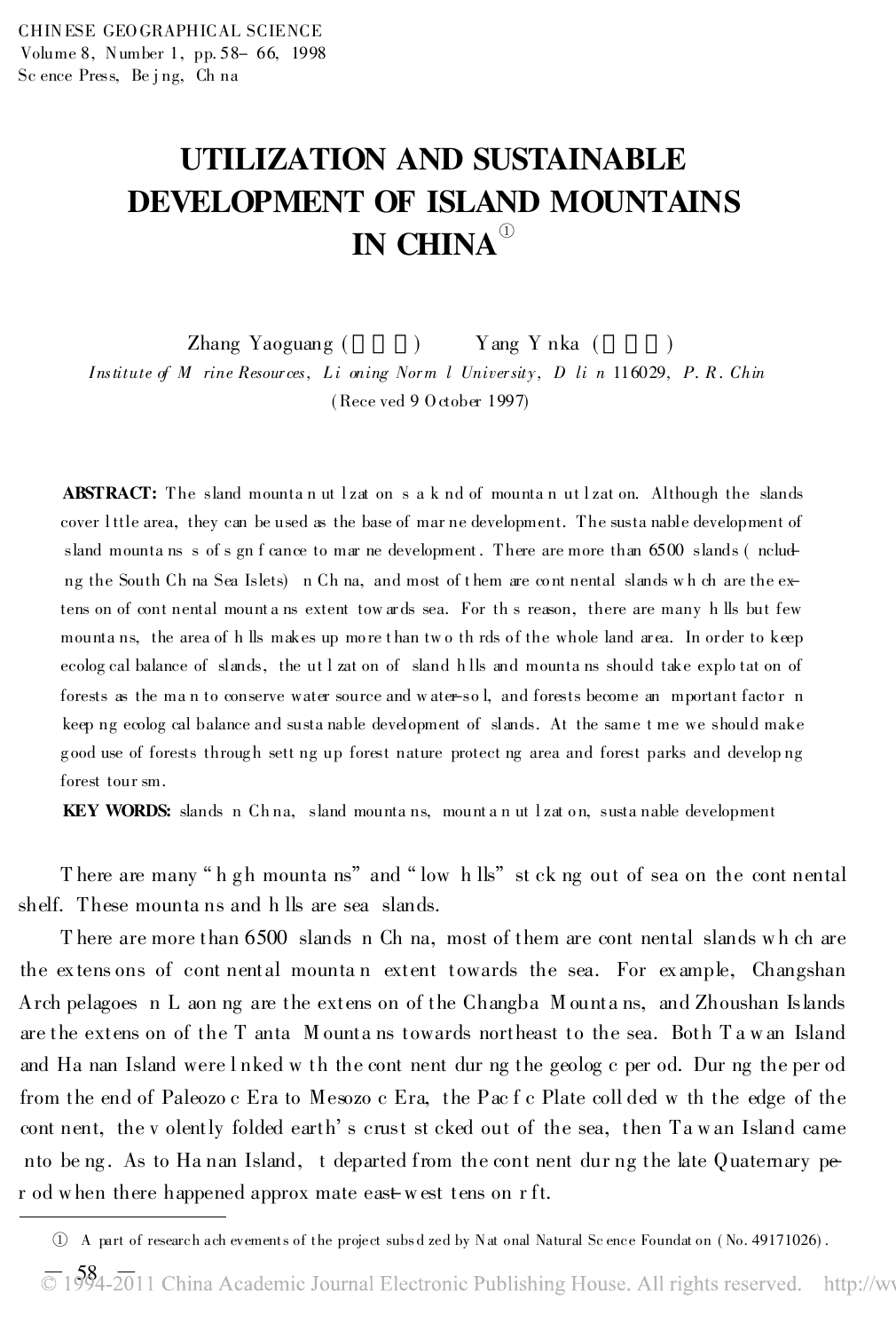#### I. CHARACT ERIST ICS OF ISLAND M OUNTAINS IN CHINA

#### 1. T he S ze and the Alt tude of Island Mounta ns Be ng Related to the Area of Islands

At the Sea World Sympos um on Man and the B osphere of small slands held n Puerto Rco n 1986, the concept of small slands w as presented. The sland w hose area s less than 10 000  $km^2$ , and populat on s less than 500 000 s called small sland(UNESCO, 1990.). Ae cord ng to that, n Ch na, only Ta w an and Ha nan Island are b g slands, the others belong to small slands.

Tawan Island s the b g gest sland n Ch na, cover ng an area of 3.57  $\times$  10 $^5$  km  $^2($  Sh , 1973) , ts mounta n area makes up tw o th rds of the whole sland area. T here are 62 mounta ns w hose alt tudes are more than 3000 m. T hey run through the centre of the sland ( w here the alt tude s not less than 500 m s unf t for farm ng, but f t for grow th of all k nds of woods) .

Ha nan Island s the second b ggest sland n Ch na. Its area s  $3.39 \times 10^4 \text{ km}^2$ . In whole slands the mounta ns w hose alt tudes are not less than 500 m make up 25 percent, and the h lls w hose alt tudes vary from 100 m to 500 m make up 13 percent. T he Wuzh Mounta n s the core of the sland, and there are 667 mounta n peaks be ng more than 1000 m on t. T he he ght of mounta ns decreases from the m ddle part to the edge, and appears r ng structure. In the m ddle-south there are mounta ns not less than 500 m, outs de decreas ng to 500- 100 metres h lls, and then to tableland and pla ns w hose alt tudes are less than 100 m.

In Ch na, most cont nental slands cons st of arch pelagoes. There are many h lls w th few mounta ns. On the average the area of h lls makes up more than tw o th rds of the w hole sland area, and the average alt tude of the h lls s 200- 300 meters. Mounta ns w hose peaks are more than 400 meters h gh nclude Guolao M ounta n ( 576 m) and Daj an M ounta n ( 587 m) of Nan'ao Island, Junshan Mounta n (436 m) of Ha tan Island n P ng tan. On other slands, mounta n peaks are less than 400 m above sea level ( see Table 1) .

2. Forest Land — the Ma n So l Resource of Island Mounta ns

Among the sland so l resources of Ch na, the area of forest land makes up 20- 30 percent of land area on an average, but the proport on of the forest area to total forest land area s relat vely h gh.

In Ch na, the forest land area of ma n slands  $\,$  s 3. 029  $\times$  10<sup>4</sup> km<sup>2</sup>, be ng about 41. 1 percent of the sland land area of  $7.373 \times 10^4 \text{ km}^2$  (the area of the whole country's slands s  $8 \times$  $10^4 \text{ km}^2$ , among them, there are numerous fragmentary small slands whose area s 0.627  $\times$   $10^4$  $\tan^2$  scatter n coastal prov nces, and they don't belong to the slands of slands count es), wh le the forest area s 2.  $015 \times 10^4$  km<sup>2</sup>, be ng 66.5 percent of the total forest area.

Both Ta w an Island and Ha nan Island are the ma n d str but on reg on of sland forest land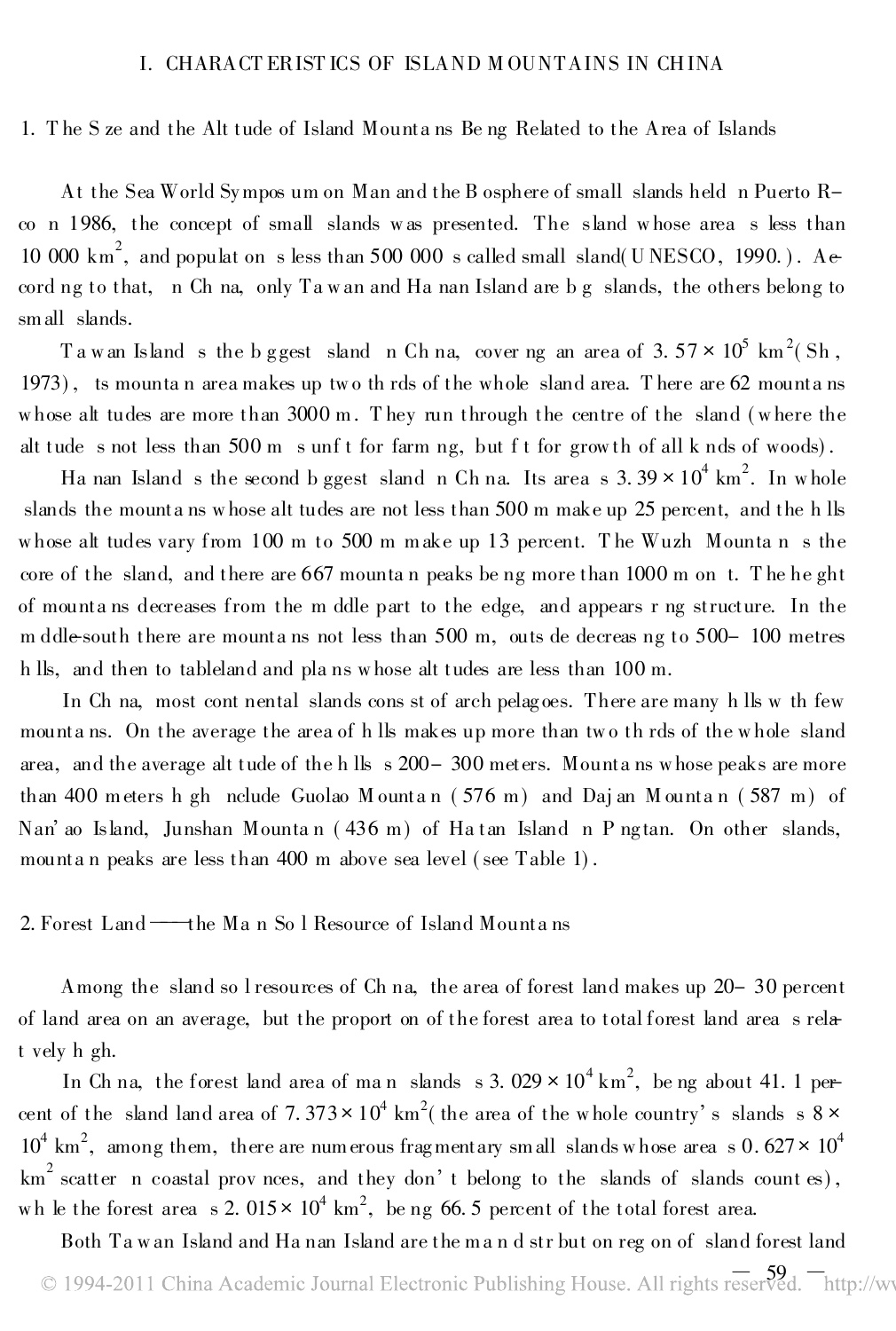|                      | Forest             | Proport on of    | Forest             | Proport on of     |                                                                                                                 |                                                                                                                                 |
|----------------------|--------------------|------------------|--------------------|-------------------|-----------------------------------------------------------------------------------------------------------------|---------------------------------------------------------------------------------------------------------------------------------|
| Island               | land               | forest land area | area               | forest area to    | General stuat on of                                                                                             | Alt tude of the h ghest                                                                                                         |
|                      | area               | to total land    | (km <sup>2</sup> ) | total forest      | sland mount a ns                                                                                                | mounta n peak                                                                                                                   |
|                      | (km <sup>2</sup> ) | area $(\%)$      |                    | land area $(\% )$ |                                                                                                                 |                                                                                                                                 |
| Ta wan               | 18700.0            | 52.4             | 10752.5            | 57.5              | Mounta nous area takes 2/<br>3, and there are 23 moun-<br>ta n peaks be ng more than<br>3500 m above sea level. | The man peak of Yushan<br>mounta $ns = 3950$<br>m <sub>1</sub><br>the h ghest peak n the<br>east of Ch na.                      |
| Ha nan               | 10727.0            | 31.6             | 8666.7             | 80.8              | Mountains (higher than<br>500m) takes 25 percent                                                                | Wuzh Mounta n-<br>-1867<br>m                                                                                                    |
| M nor total          | 29427.0            | 42.3             | 19419.2            | 66.0              |                                                                                                                 |                                                                                                                                 |
| Zhoushan<br>Islands  | 463.5              | 33.6             | 423.0              | 91.3              | Mostly hlls, taking 70<br>percent.                                                                              | Huangyang Mounta n-<br>$504 \text{ m}$                                                                                          |
| Changshan<br>Islands | 54.3               | 28.3             | 40.7               | 75.0              | Average alt tude s 200 m,<br>and h lls takes 70 percent<br>of the whole sland area.                             | Kun angd ng of Ha yang<br>Island -- 379 m.                                                                                      |
| M aodao<br>Islands   | 23.1               | 41.3             | 14.8               | 64.1              | Average alt tude s 100-<br>200 m, h ls take 70-80<br>percent.                                                   | The man peak of Daqan<br>Island——202<br>m,<br>the<br>man peak of Gaoshan Is-<br>$\lambda$ land $\lambda$ -203 m.                |
| Dongtou              | 46.2               | 32.2             | 35.1               | 76.0              | Mount a nous<br>land<br>and<br>h lly area takes 90 per-<br>cent, average alt tude s<br>less than 200 m.         | Yandun Mountan on Da-<br>m en Island -- 392m, the<br>man peak of N yu-<br>$332m$ .                                              |
| Yuhuan<br>Island     | 56.3               | 24.2             | 43.7               | 77.6              | Average alt tude s 200 m.<br>Mountan land and hlly<br>area takes 52 percent.                                    | The man peak of T anluo<br>$M$ ounta n $\frac{361 \text{ m}}{2}$                                                                |
| Hatan<br>Island      | 82.0               | 22.0             | 76.8               | 93.7              | Average alt tude s 200 m,<br>h gh h lly area takes 51<br>percent.                                               | The man peak of Junshan<br>Mountan $-436$ m.                                                                                    |
| Dongshan<br>Island   | 60.7               | 24.6             | 52.3               | 86.2              | Average alt tude s over<br>100 m, and hlly area<br>takes 50 percent.                                            | The man peak of Sufeng<br>Mountan $-274$ m.                                                                                     |
| Nan'ao<br>Island     | 74.4               | 68.0             | 44.3               | 59.5              | Alt tude s 200 – 300 m,<br>and hlly area takes more<br>than 80 percent.                                         | Guolao Mountan n the<br>$-576$ m, and Da-<br>$\text{east}$<br>Mountan<br>$\mathbf n$<br>the<br>j an<br>$w \text{ est}$ --587 m. |
| M nor total          | 860.5              | 31.5             | 730.7              | 84.9              |                                                                                                                 |                                                                                                                                 |
| Total                | 30287.5            | 41.1             | 20149.9            | 66.5              |                                                                                                                 |                                                                                                                                 |

T able 1 General s tuat on and for est land area of sland mounta ns n Ch na

Based on the relevant data of l teratures (Ma, 1987; Wu, 1993) and county annals of sland count es.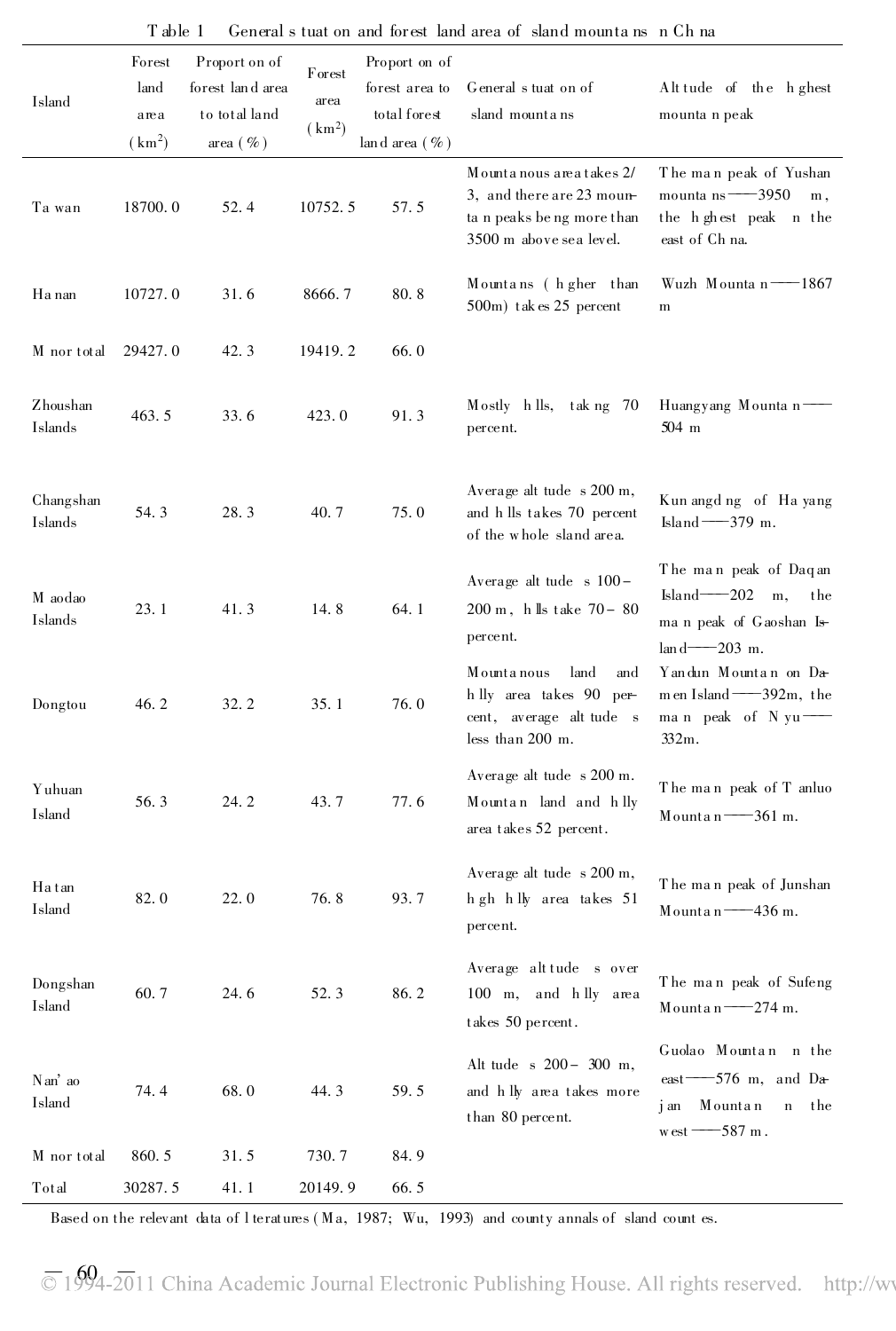resource. In the early years, the forest area of Ta w an made up two th rds of that of the w hole sland. In the 1970s, the forest area w as st ll 55 percent of the w hole sland area, and t mber storage reached 1.8 $\times$  10 $^9$  m<sup>3</sup>. Th s sland s one of the mportant wood grow ng areas.

Among the forest land of Ha nan Island, there are 5820  $\mathrm{km}^2$  of natural forests, be ng 67 percent of the forest land area, and 2847 km<sup>2</sup> planted forests be ng 33 percent of the forest land area. Natural forests are ma nly d str buted over mounta ns and valleys 500- 1500 m above sea level. The forest land be ng less than 500 m has been damaged ser ously, and mostly has developed nto h lls des covered w th bush and g rass. Low forests at the he ght of 1500 m on mounta n peaks only have the effect of w ater and so l conservat on. Ha nan Island bas cally belongs to the trop cal monsoon forest reg on, so the ranfall var es w th the season obv ously, and ranstorms happen frequently. Once forests are damag ed, t s very d ff cult to recover them for the r eco-fra lt es.

Both T a wan Island and Ha nan Island have h gh alt tude, and forest d str but on presents vert cal change. But Zhoushan Arch pelag oes and other slands are low , so forest d str but on ma nly presents hor zontal var at on among slands. From Nan' ao Island of Guangdong eastw ard and northw ard to M aodao Arch pelagoes and Changshan Arch pelagoes, n the north part, the cl mate appropr atly var es from the trop cs, the subtrop cs and the w arm temperate zone. S multaneously, the amount of prec p tat on decreases from 1300- 1400 mm to 500- 600 mm. The average annual temperature drops from 21.0  $\degree$  to 10.5  $\degree$ , and the man forest type var es from the trans t onal trop cal monsoon to dec duous broad-leaved forest of w arm temperate zone. Among them there are both the trees accl mat z ng to f t for local cl mate and those w de d str buted. Now they are mostly planted forests, w th only a few natural forests.

#### 3. T he Problem of So l Eros on of Island M ounta ns

There s also mproper ut l zat on of sland mounta ns. Tak ng Ta w an Island as an example, now the ut l zat on of mounta ns s develop ng from the s tuat on tak ng forests as the ma n nto d vers fy ut l zat on, and excess ve reclamat on and bu ld ng on h lls des has resulted n serous so l eros on. Bes des, there are plenty of ra n, h gh mounta ns, and prec p tous h lls des, so so l s w ashed out ser ously. W thout conservat on of forests w ater and so l w ould be w ashed aw ay heav ly. T he area of natural forests n Ha nan Island has been decreased by tw o th rds because of cont nuous cutt ng.

Although a number of planted forests and rubber forest are planted on the spot, the r effect on ecology sn t so good as that of natural forests. The ma n reason s that mounta ns n the m ddle part, w here forest once scattered, are the source of ma n r vers of slands. Once these w ater conservat on forests are damaged, so l eros on w ll undoubtedly be aggravated.

Other slands are also fac ng w th the problem of so l eros on resulted from the decreas ng of forest area.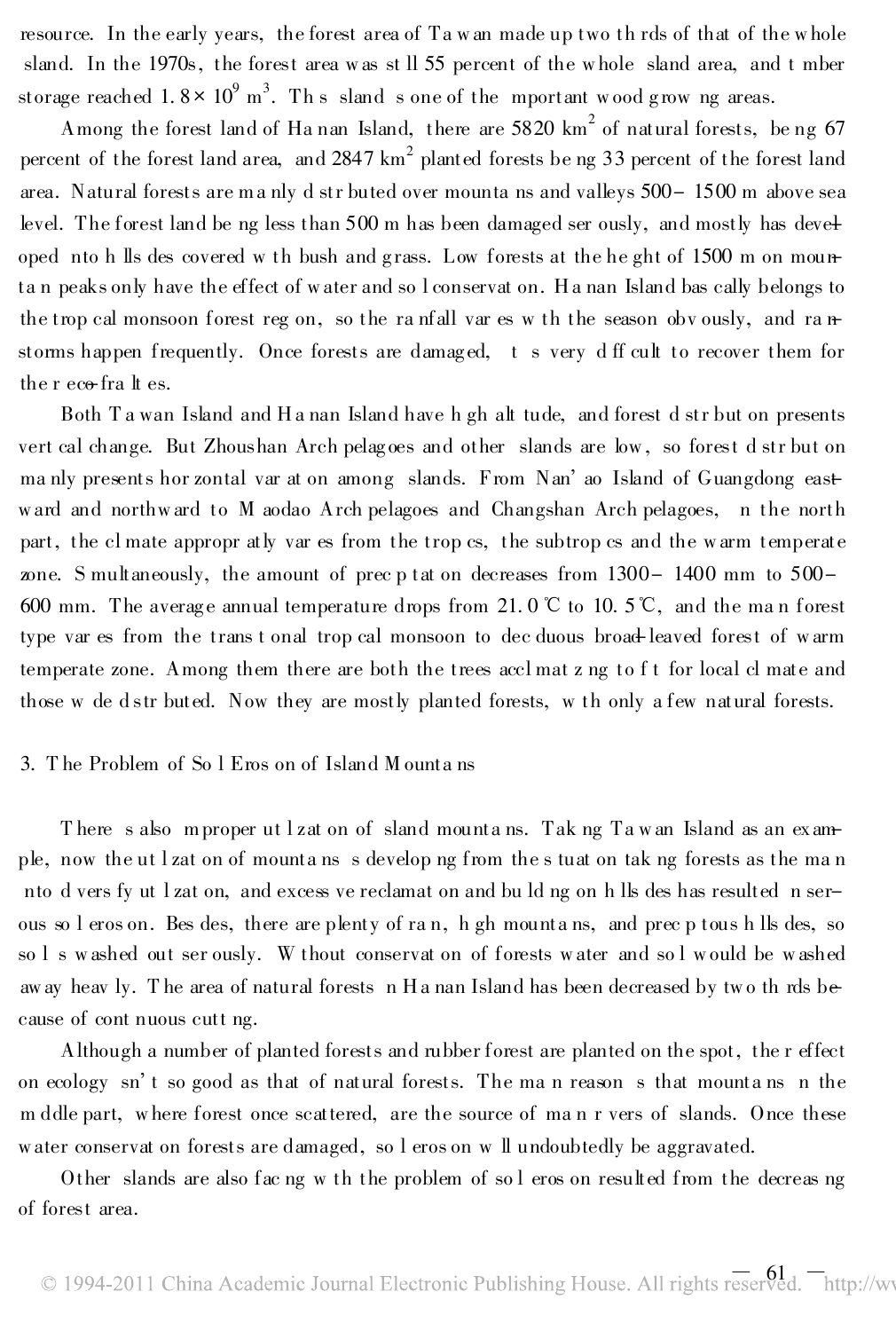## II. SUSTAINABLE DEVELOPMENT OF THE EXPLOITAT ION OF ISLAND M OUNTAINS

#### 1. Island  $-\text{the Confluence of Two Large Frag}$  le Ecosystems

Th s refers to the confluence of the frag leness of sland mounta n ecosystems and sland's ecotope tself.

Islands ( espec ally slets) feature small area, s mple geog raph c structure, low er ndex of d vers ty of organ sm, and poor stab l ty(Zhang et l., 1993). Consequently the scope we can choose for the susta nable development n ecolog y and econom cs has some l m ts. For example, on slands even a small amount of fell ng forest can lead to so l eros on; f the populat on ncreases a l ttle, that w  $\mathbb I$  make nfluence on ecolog cal and soc al aspects. Therefore the susta nable development of sland mounta ns s ntegrated w th that of slets themselves.

2. D v d ng Mounta n Ut l zat on Area n L ne w th The Character st cs of Island Mounta ns

Through dv d ng mounta n ut l zat on areas, we can rat onally use sland mounta ns n the l ght of the r local cond t ons. Ta w an and Ha nan, these tw o slands can be d v ded accord ng to the reg onal factors, ut lz ng character st cs and development tendency because the r areas of mounta nous reg on are very large .

#### 2.1 Mount in utilization reg of T iwn Isl nd

1) M ddle mounta n area — forests, fru ts and vegetable base. The s area manly compreses the mounta n and h lly land n Ta zhong, Nantou, Gaox ong and P ngdong count es, n the mo st trop cal or subtrop cal cl mat c zones. The proport on of ts mounta n area to the land area of the total sland s 45 percent. So t s su table for grow th of forests. Accord ng to the pr ncple of "depend ng on mounta ns and forests, be ng su table for local cond t ons and trees", n order to ncrease the product on eff c ency of wood land we should select some reg ons to set up a number of forest, espec ally qu ck grown h gh-y eld forest. Moreover, w th the purpose of  $n$ creas ng the ntegrated develop ng benef t, we should take advantage of vert cal var at ons n th s area, and establ sh the base of spr ng vegetable and fru  $\text{+}$  trees(Wu, 1993).

2) The east mounta nous and h lly land  $-\text{div}$  farm ng and forest reg on. The reg on compr ses Y lan, Hual an and Ta dong count es etc. These mounta ns run from south to north. Its length s about 170 km, and broadness s 15 km or so, but h lls and long tud nal valleys d  $s$ tr bute here and there. Most of the forests are broad-leaved forest, m xed w th some bamboo g roves occas onally. M anagement of farmland s ma nly dry-farm ng. Th s reg on st ll has certan explot ng potent al, so we should add some water rr gat on fac lt es, re nforce water and so l conservat on, devote major efforts to develop ng cult vat on of fru $+$ tree, and take the road of ntegrated development of forests, farm ng and fru ts( Wu, 1993) .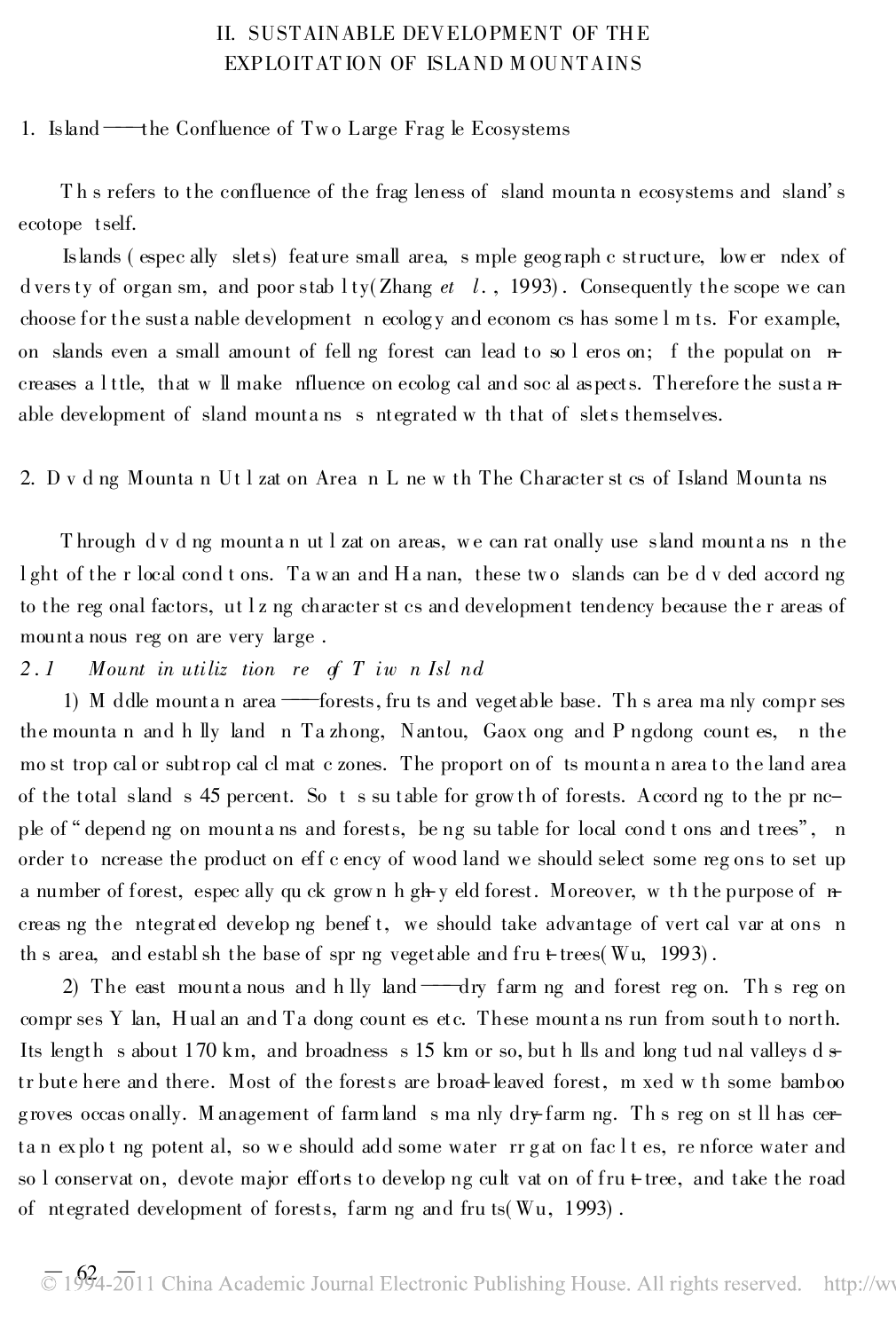### 2.2 Mount in utilization reg f H in n Isl nd

1) The area of m ddle-low mounta ns and h gher h lls n the m ddle sland  $\longrightarrow$  valuable t mber forest nature protect ng area. T h s reg on ncludes mounta ns and h lls w hose alt tudes are not less than 300 m. Its area makes up 30- 35 percent of the total sland area. In the past t w as covered w th trop cal natural forest, mostly Selva or Monsoon forest. Now , here s one of the few trop cal forest bases n Ch na. In th s reg on plant spec es are abundant, nclud ng about 550 k nds of endem c spec es, 40 spec es of prec ous trees, over 160 spec es of other h gh commerc al value trees, more than 1000 spec es of med c nal plants, 70 spec es of w ld o l plants, and about 105 spec es of w ld an mals, among wh ch 23 spec es l ves only n Ha nan Island (e. g.  $Hylob$  tid e gibbons), wh ch s play ng a great role n keep ng the whole sland's  $e$ colog cal balance, and n safeguard ng the product on of agr culture, rubber and trop cal crops. From today on w e should make closed forest and keep the ecolog cal balance of trop cal forests ( Wu, 1993) .

2) Lower mounta n and tableland area for rubber, trop cal crops, al mentary crops, cash crops and commerc al forests. Its area makes up 38 to 40 percent of that of Ha nan Island, most are secondary forest land. For the alt tude s less than 300 m, bas ns, v alleys and tablelands nterleave. Uncult vated land resource s r ch. So l s fert le and easy to recla m, and su table for the growth of rubber or trop cal crops. Therefore t s the key area for explo t ng land resource. Now n Ha nan Island, over 80 percent of rubber land s d str buted n th s reg on, and t w ll st ll be the ma n base of rubber n the future( Wu, 1993) .

2.3 Zhoush n Isl nds, Ch ngsh n Isl nds nd other isl nds  $-w$  ter-source protecting nd  $w$  ter-soil conserv tion forest re.

T hese slands are narrow and small, w th l ttle catchment area and short streams. Consequently prec p tat on w ll run nto the sea qu ckly, and ra n w ater reserves becomes much less. For example, Nan' ao Island, the area of mounta n and h ll are near, w th a slope of  $25^{\circ}$  –  $35^{\circ}$ . T here are many valleys, but mounta ns are h gh, and r vers are short, valleys w hose catchment area s not less than 5 km<sup>2</sup> are few. So t s d ff cult to ntercept runoff. Therefore water resource becomes a constra ned element n explo t ng and develop ng slands. This demands to develop w ater-source protect ng forest and w ater-conservat on forest to solve th s problem. These slands are not ma nly for cutt ng forest and farm ng , but should be used for properly develop ng econom c forests such as fru t trees.

3. Forest  **An** Important Element of the Ecolog cal Balance and Susta nable Development of Islands

Forest s a pr nc pal part of sland mounta n ecosystem. In slands the catchment area s small and fresh w ater s short, so forest plays an mportant role n conserv ng w ater source. Therefore we should set up large area of sland water-source conservat on forest, water conservat on forest, shelter forest and econom c forest to make a mult layer org an c system and reach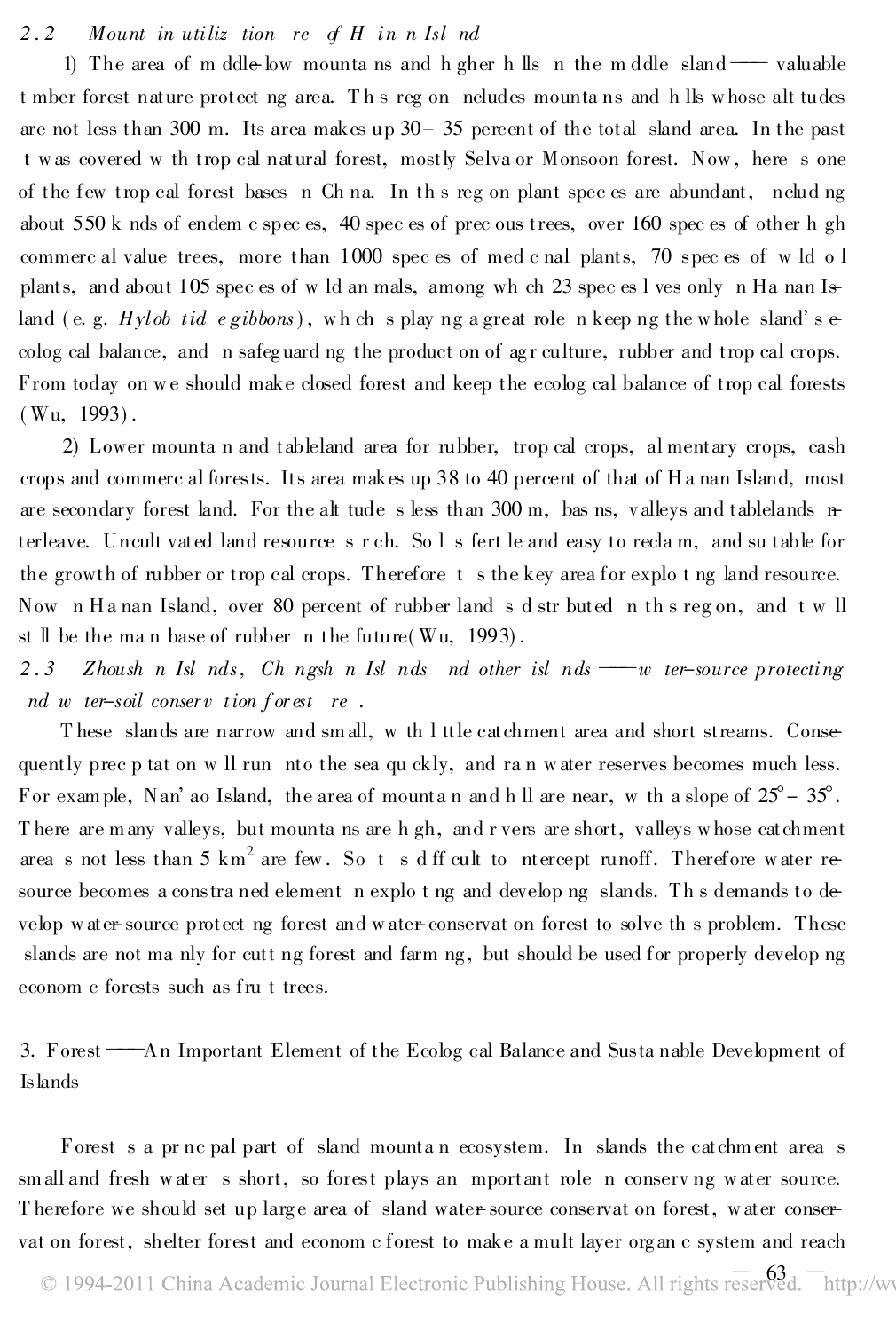the un son of eco-benef t, soc al benef t and econom c benef t.

In forests ra nwater s ma nly caught by tree-crow n. At a certa n ra n fall ntensty, ra nfall caught by tree- crown of oak s 31. 1 percent, that of acac a s 30. 1 percent, wyx helm 23.0 percent, and Ch nese p ne 22.4 percent. Bes des the l tter can protect the earth's surface, reduce or control surface runoff, play ng the role of conserv ng w ater source and of preserv ng w ater-so l. Generally speak ng forests can make 50- 80 percent of ra nfall soak nto the g round and be stored. The w ater stored by a forest w th an area of 3000 ha s equal to that stored by a reservo r w th a storage capac ty of  $100\times {10}^4\ {\rm m}^3.$  The average water amount caught by forests s  $5 \times 10^4 - 20 \times 10^4$  t/km<sup>2</sup>.

T herefore, the forests have a g reat effect on solv ng the problem of the shortage of fresh w ater on slands.

#### 4. Sett ng up Forest Protect ng Area, Forest Park and Develop ng Forest Tour sm

In the past the conservat on of pr mev al forests of slands s rather perfect. But because of deforestat on the reserves s very few now. The v alue for tour sm, w h ch s prov ded by sland forests, w ll far exceed ts value as t mber. Therefore, we should keep certa n areas of seeondary forests as nature protect ng area at d fferent alt tudes n a planned w ay. The product ve v alue w h ch s d rectly prov ded by these secondary forests may be not very great, but these secondary forests have the cond t ons on w h ch t can evolve nto near pr meval forests, and makes advantages for the protect on and development of some endangered spec es. On the contrary , f these secondary forests are all recla med to cult vated land, plantat on and planted forest, th s poss b l ty w ll d sappear.

Nature protect ng area of forest or w ld an mals s often set up n typ cal forest ecosystem reg ons, the hab tat and breed ng place of rare spec es, and those accentedly protected by nat on n d fferent zones. It has been proved by pract ce that w here the nature protect ng area s set up, where the natural env ronment and resources are effect vely protected.

Accord ng to the gross stat st cs of 1993, there are 97 nature protect ng areas(manly mu+ t ple-type) n ma n slands of Ch na, cover ng an area of 560 243 ha or so ( see Table 2) . These nature protect ng areas are mostly d str buted n Ta w an and Ha nan Island. In Ta w an Island the area of nature protect ng reg ons s 425 083 ha, mak ng up 75. 9 percent of nature protectng area on slands, and Ha nan Island takes 18. 5 percent. As to protect ng type, the area of nat onal forest parks s 327 782 ha, mak ng up 58. 5 percent, that of forest conservat on area s 130 864 ha, mak ng up 23.4 percent. In fact these two types both belong to forest protectng system. From th s po nt we can see the mportance of forests n sea slands.

Forest conservat on areas of Ta wan mostly are that of broad-leaved forest, such as Cyc s t iw ni n, K eteleeri for mos n, A ment ot x us for mos n, S ss fr s r nd iensis,  $0$ r gnal masson p ne and Or g nal frag ant cypress as well. Some of them have comprehens ve features, nclud ng the protect on of w ld an mals, rare an mals and some natural landscape. On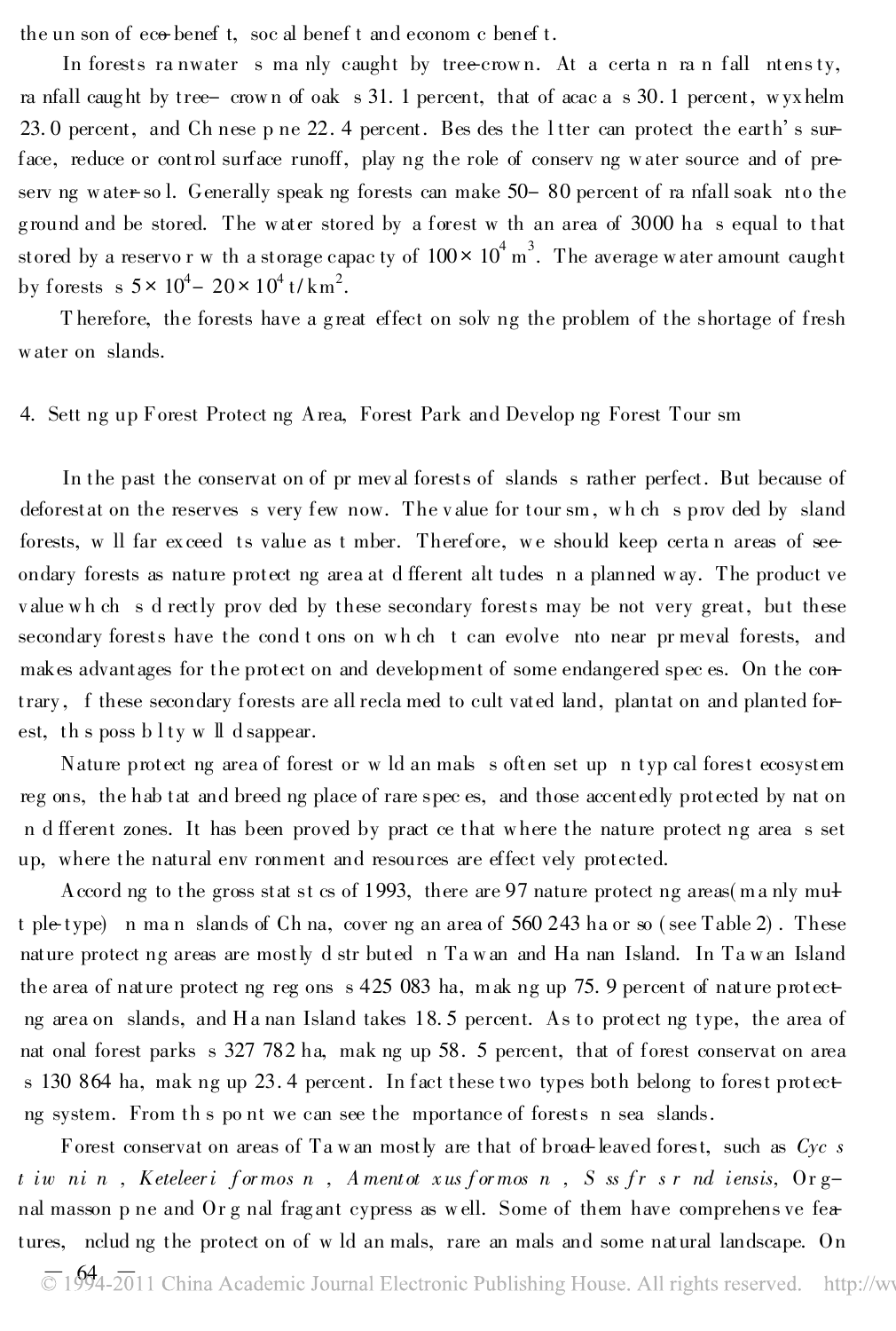the other hand, Songtao w ater-resource nature protect ng area, Shahe water-resource nature protect ng area, pr meval forest nature protect ng area and protect ng area of mangrove forest ecosystem as well have been set up n Zhanzhou of Ha nan Island.

| Reg on     | Nat onal<br>forest park<br>(ha) | Forest<br>conservat on<br>(ha) | B rds<br>conservat on<br>(ha) | Others<br>(ha) | Total<br>(ha) | Protect ng<br>area<br>number) |
|------------|---------------------------------|--------------------------------|-------------------------------|----------------|---------------|-------------------------------|
| Total      | 327782                          | 130864                         | 32417                         | 69180          | 560243        | 97                            |
| Ta wan     | 318427                          | 98242                          |                               | 8414           | 425083        | 51                            |
| Ha nan     |                                 | 32622                          | 10156                         | 60690          | 103468        | 39                            |
| Nan' ao    | 1200                            |                                |                               |                | 1200          | 1                             |
| Dongshan   | 780                             |                                |                               |                | 780           | $\mathbf{1}$                  |
| Yuhuan     | 175                             |                                |                               |                | 175           | 1                             |
| Zhoushan   |                                 |                                | 17                            |                | 17            | 1                             |
| Changdao   |                                 |                                | 5320                          |                | 5320          | 1                             |
| Changha    | 7200                            |                                |                               |                | 7200          | $\mathbf{1}$                  |
| Shedao     |                                 |                                | 16924                         | 76             | 17000         | 1                             |
| Laot eshan |                                 |                                |                               |                |               |                               |

T able 2 The nature protect ng areas of ma n slands n Ch na

Note: Based on the data of on-the-spot nvest gat on on sland count es n Ch na and the Name Index of nature protect ng areas n Ch na, N ture, 1995,  $(1-5)$ .

M any nature protect ng area of b rds are set up on slands, espec ally Changdao-Shedao, Laot eshan nature protect ng area. Some sland m gratory b rds, w h ch dwell at the Changba M ounta ns, the X ao H nggan Mounta ns, g rasslands of Inner M ongol a and S ber a, w ll fly across Shedao, Laot eshan and M aodao slands to the Yunnan-Gu zhou Plateau dur ng September and October every year. And they w ll fly across these areas to the north dur ng M arch and Apr l the next year. T hese sland m gratory b rds can be d v ded nto tw o ty pes. One s the b rd of prey w h ch m g rates dayt me and perches n g htt me. The other s the b rd of sparrow w h ch m g rates n g htt me and perches dayt me . These b rds totally conta n 18 orders, 54 fam l es, 60 spec es, and amount to 100 000 or so, ma nly are  $Grus$  *j* ponensis,  $H$  li eetus lbicill, A quil heli c, Cygnus, P ndion h li etus. Human, b rds and forests have a close relat on ----"People love b rds, b rds protect forests, forests conserve water, and water benef ts people".

T our st resources of sea slands themselves are very r ch, espec ally landforms of mar ne abras on, mar ne depost and gran te eolat on of Nan'ao, P ngtan and Putuo M ounta n are more typ cal. If they comb ne w th the oas s n the sea, the scenery w ll become more fasc nat ng.

Forest parks of slands have d fferent ranks. Changshan slands forest park s a nat onal forest park tak ng the w hole county as ts scope. Huanghua Mounta n forest park of Nan' ao Island s only one part of the sland. The forest park of Ch shan forestry centre n Dongshan county and Dalu Island forest park n Yuhuan county only take an slet as scope. And there are

 $\circ$  1994-2011 China Academic Journal Electronic Publishing House. All rights reserved.  $\overline{\phantom{a}}$ http://wv